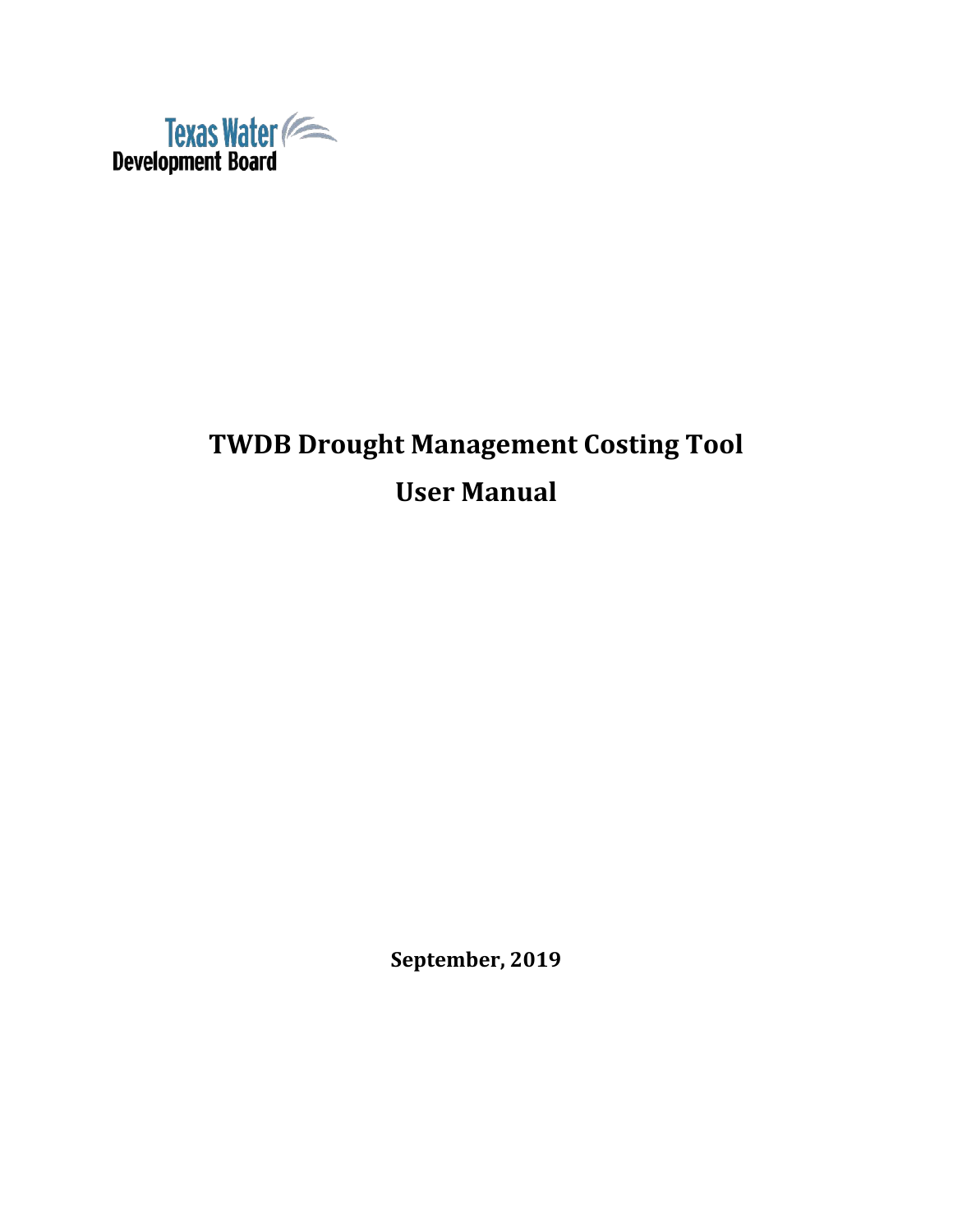# **Contents**

| $2^{\circ}$ |       |  |
|-------------|-------|--|
|             | 2.1   |  |
|             | 2.2   |  |
|             | 2.3   |  |
|             |       |  |
|             | 3.1   |  |
|             | 3.2   |  |
|             | 3.3   |  |
| 4           |       |  |
|             | $5 -$ |  |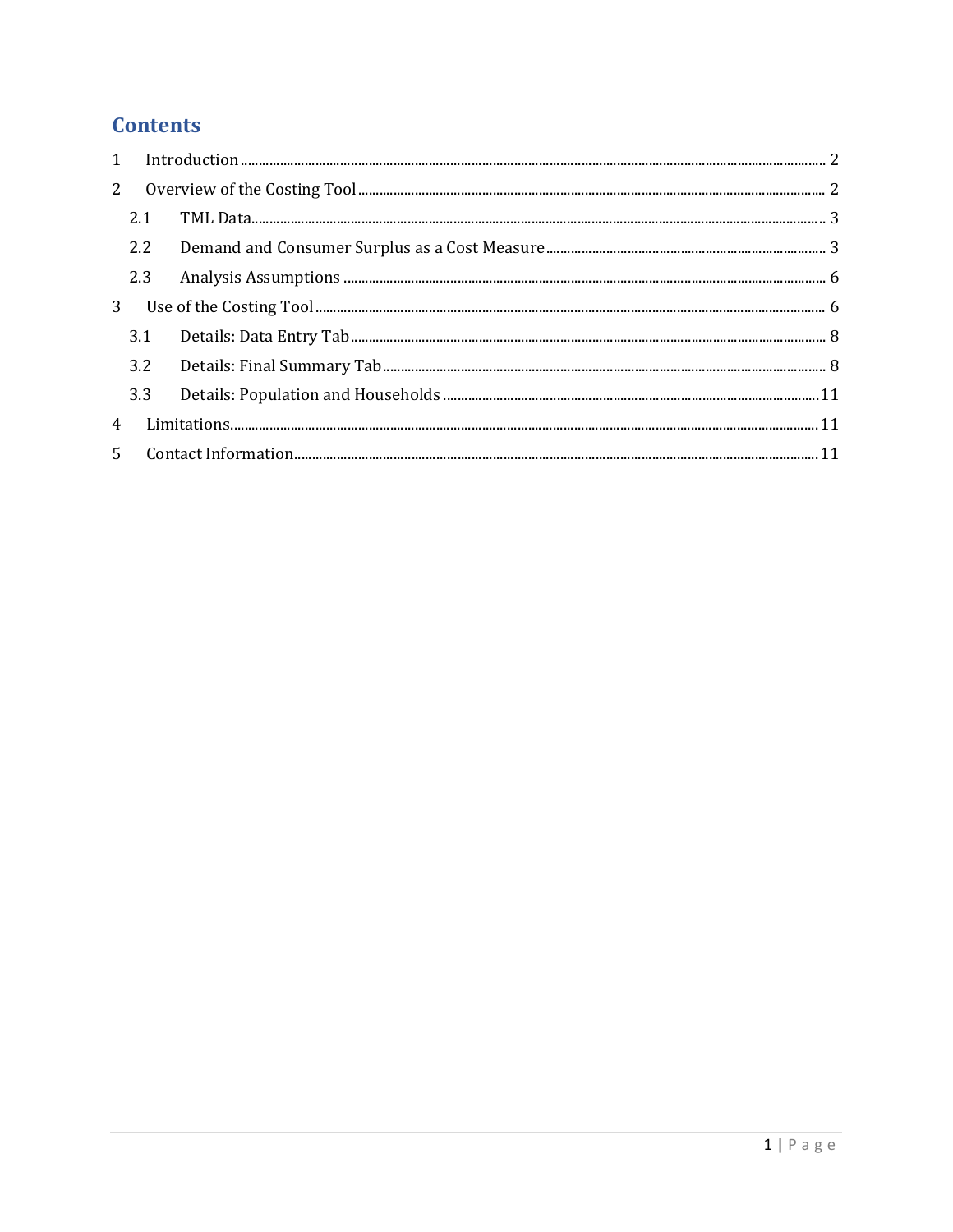# <span id="page-2-0"></span>**1 Introduction**

Inexpensive and readily available water is obviously a very key resource in modern society, and shortages in supplies may have adverse impacts. Measuring such impacts is a challenging task, especially in the context of a drought of record within the regional water planning effort for the State of Texas. The accompanying costing tool provides a means of estimating the possible costs to municipal water user groups (WUGs) by estimating foregone consumer surplus<sup>[1](#page-2-2)</sup> of reduced residential water use due to drought management practices. The tool relies on household size, projected populations, WUG specific residential water use and price data, and user-determined reductions in water use to estimate cost by WUG.

This information is provided to aid the regional water planning groups (RWPGs) in evaluating the feasibility of various drought management strategies to address anticipated water needs. However, this tool does not estimate possible costs associated with drought management practices within categories of water use other than the municipal residential use.

# <span id="page-2-1"></span>**2 Overview of the Costing Tool**

The primary purpose of the tool is to provide WUG level costs and the expected household level residential water savings associated with policy-imposed restrictions or reduction on residential water use. Figure 1 depicts the data utilized by the tool to produce two major outputs: WUG level reductions in residential water use and costs to consumers. Users only need to provide the desired percent reductions in residential use.



#### **Figure 1. Costing Data and Output**

<span id="page-2-2"></span> <sup>1</sup> Foregone consumer surplus cost estimates are not out of pocket costs, but rather are estimates of the consumer's willingness to pay to be restored back to their normal levels of water usage. Such estimates are commonly used in determining the monetary value of adverse impacts upon consumers, especially when explicit out-of-pocket costs are not incurred or are difficult to estimate.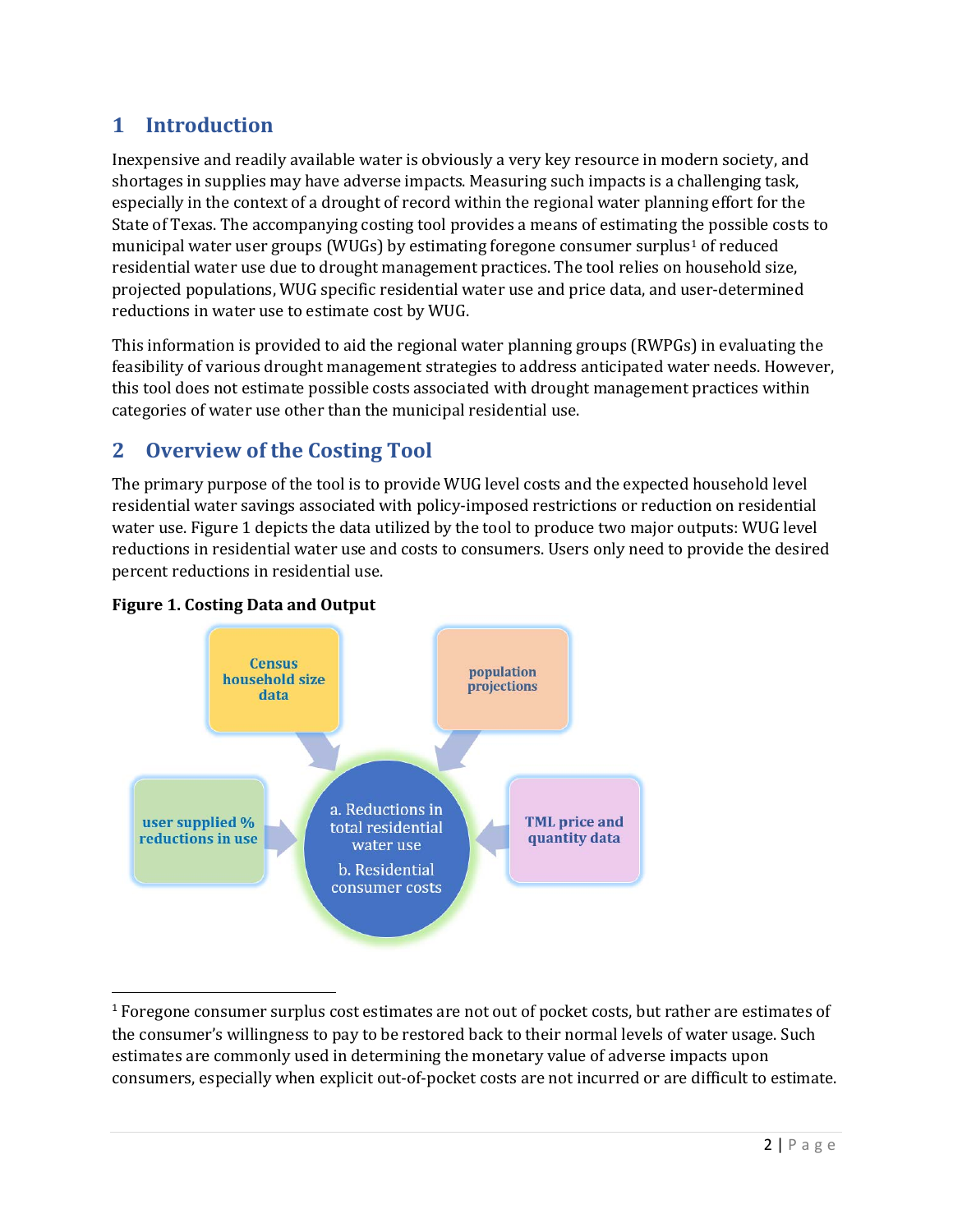Foregone consumer surplus per acre-foot (ac-ft) of reduced use is employed to determine estimates of consumer costs. Household level price and quantity data are also key components of the tool and are based on data from the year 2016 survey of water utilities performed by the Texas Municipal League (TML). The tool uses the TML data and resulting estimated demand functions to estimate costs per ac-ft of reduction for a given percent water use reduction at the household level. Sample estimates from year 2016 TML data are then multiplied by the number of households expected for the WUG in the decade of interest. The result is then multiplied by the anticipated quantity of water not available to the residential user based upon the year 2016 TML data of average use per household and the user provided reduction in use.

### <span id="page-3-0"></span>**2.1 TML Data**

A key component of determining the economic impacts of water use restrictions or reductions for residential use lay in estimating water demand curves for WUGs in the various regional water planning areas. Annual cost and usage surveys, performed by the TML, provide the best avenue for obtaining the needed data. Table 1 portrays sample residential water use data available from the year 2016 TML survey. Variables provided include fees charged by the utility for 5,000 and 10,000 gallons of usage as well as the average usage for each household within the surveyed cities. The survey results were linked to the relevant WUGs where possible, resulting in survey data for approximately one-third of the 1,872 municipal WUGs in the state water plan. TML data was then used to determine the expected price for the average monthly water use for the WUGs. Representative price and quantity values were then developed and assigned to the remaining WUGs using average values by planning region and 3 city size classifications: large (population greater than 100,000), medium (5,000 to 99,999), and small (less than 5,000).

| Population<br>group                 | <b>Entity</b>                            | <b>Population</b> | <b>Fee</b><br>(5,000)<br>gal) | <b>Fee</b><br>(10,000)<br>gal) | <b>Total customers</b> | . .<br>Average use<br>(gal/month) |  |  |  |  |  |  |
|-------------------------------------|------------------------------------------|-------------------|-------------------------------|--------------------------------|------------------------|-----------------------------------|--|--|--|--|--|--|
|                                     | Houston                                  | 2,239,558         | \$28.62                       | \$52.88                        | 468,000                | 4,900                             |  |  |  |  |  |  |
| More than                           | Austin                                   | 912,791           | \$38.24                       | \$80.85                        | 223,164                | 5,600                             |  |  |  |  |  |  |
| 500,000                             | Fort Worth                               | 812,238           | \$24.94                       | \$44.73                        | 238,243                | 6,630                             |  |  |  |  |  |  |
|                                     | El Paso                                  | 679,036           | \$20.59                       | \$33.61                        | 205,483                | <b>NA</b>                         |  |  |  |  |  |  |
| $350,001 -$<br>Arlington<br>500,000 |                                          | 383.204           | \$21.41                       | \$35.36                        | 101,733                | 2,978                             |  |  |  |  |  |  |
| Source:                             | https://www.tml.org/Archive.aspx?AMID=40 |                   |                               |                                |                        |                                   |  |  |  |  |  |  |

**Table 1. Sample Output, Texas Municipal League Water Cost/Use Survey (2016, monthly)**

### <span id="page-3-1"></span>**2.2 Demand and Consumer Surplus as a Cost Measure**

Micro-economic theory deals with the notion of people's utility functions and the accompanying pleasure or value derived from using or having access to one or more goods. That is, we all derive value from inexpensive and readily available water supplies so much so that we take that resource very much for granted. This value manifests itself in so-called demand functions which may be defined as:

**demand** = a schedule of the maximum price a consumer is willing and able to pay for various quantities of a desired good.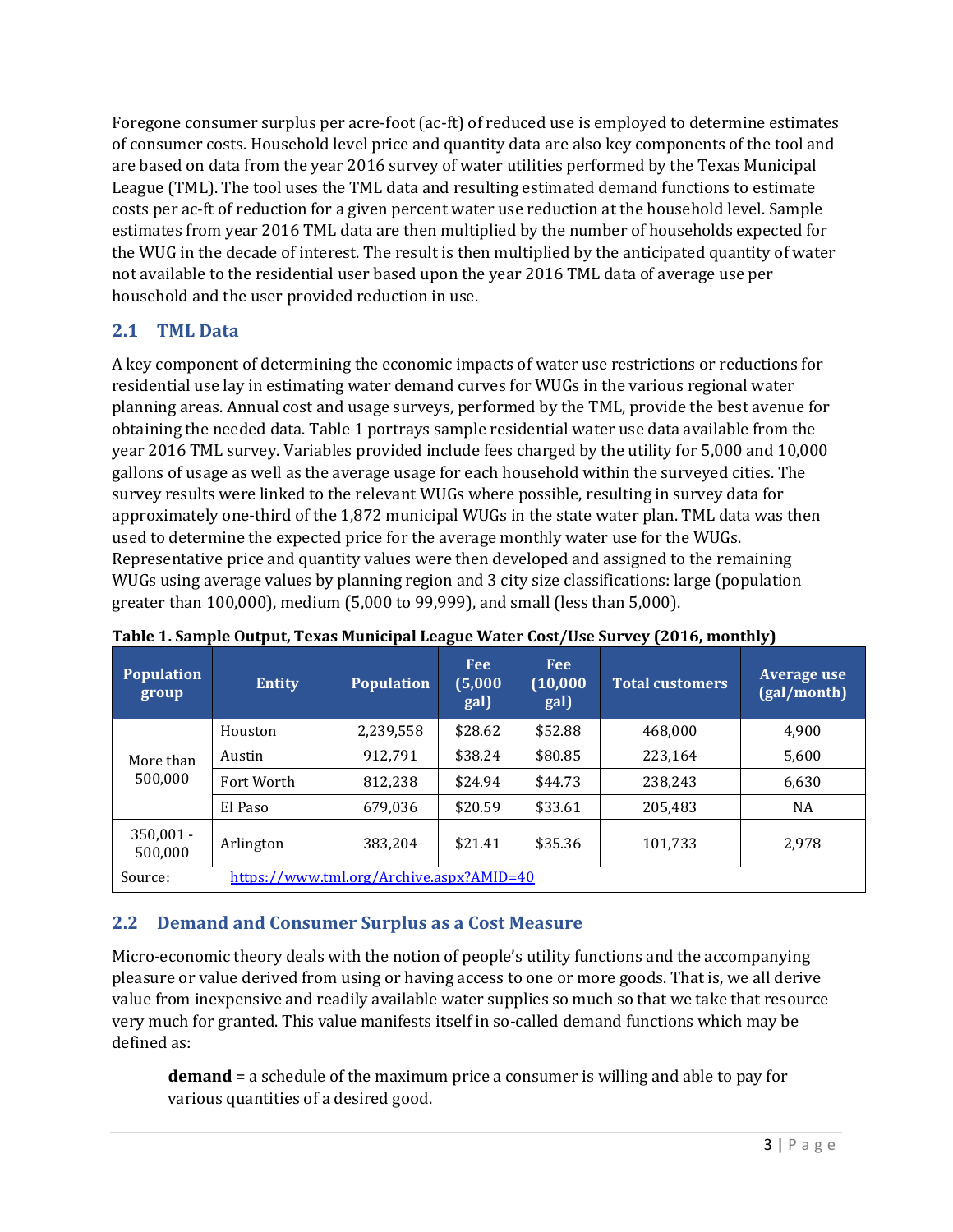Key to this definition is the notion that the consumer is both *willing* (i.e., wants the good) and *able* (can afford it) to pay for the good. Demand curves are generally downward sloping, implying that people derive less and less benefit from additional units of the good, and are therefore less willing to trade their hard-earned dollars for more water or some other good.

Representative demand functions for each WUG were developed assuming a given level of sensitivity to the price of water. Outdoor demand use is more price sensitive than indoor use. Within the economic demand literature, this concept is referred to as the price elasticity of demand (Ɛ). Values for Ɛ generally vary from -0.3 to -0.8 depending on the service and use type or location (i.e., water plus wastewater, water only, indoor/outdoor use, region). A representative value of -0.5 was assumed for the outdoor water demand examined here, implying that for every one percent increase in price, the quantity demanded would fall by 0.5 percent.

Figure 2 portrays a sample demand curve for water. Note that price/ac-ft is on the vertical axis and quantity of water demanded (ac-ft) is on the horizontal axis. The graph portrays the monthly demand, with point A corresponding to the price/quantity pair  $(P_{\text{avg}}, Q_{\text{avg}})$  for the average price and quantity consumed per month by the household.

Note that the representative homeowner associated with this demand curve benefitted greatly from the market price of  $P_{avg}$ . The household consumed  $Q_{avg}$  units of water, most of which they paid much less than the maximum willingness to pay price portrayed by the demand curve. This notion of a gap between the maximum willingness to pay and the actual price one has to pay introduces the concept of consumer surplus. When a consumer pays less than their maximum willingness to pay for a good, he/she experiences a benefit, either in actual dollars saved or in dollars one might spend on something else.



### **Figure 2. Sample Outdoor Water Demand Curve**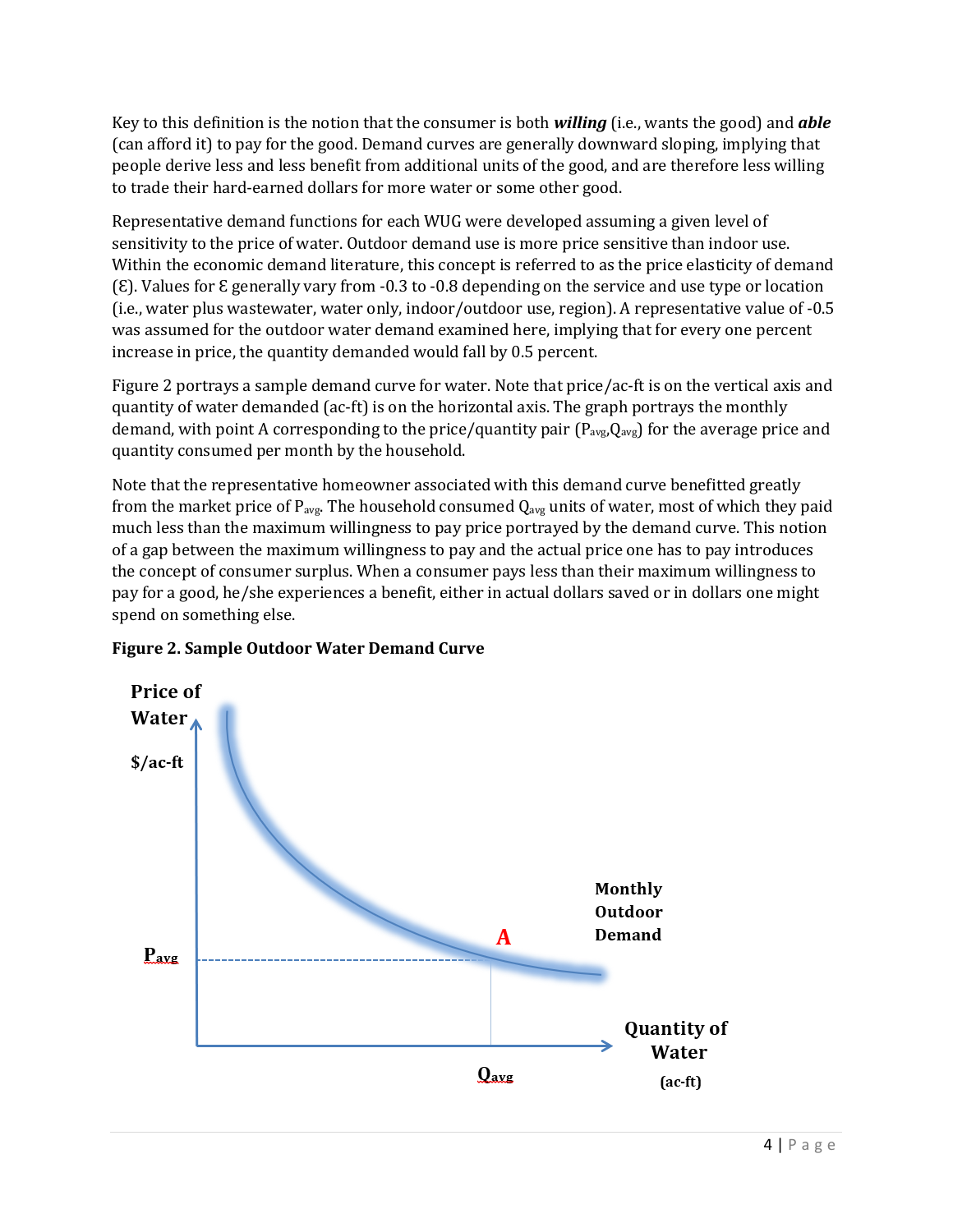Consumer surplus is then defined as the difference between how much one is willing to pay and what they actually have to pay. This measure, placed on a per ac-ft basis, places a monetary value on the adverse economic impacts due to the quantity of restrictions imposed by the utility.

As a specific example, consider the situation portrayed in Figure 3 and assume that a drought occurs, or a drought contingency plan is implemented, and only 70% of the normal water use is possible. The individual can only consume  $0.7W_{avg}$  units of water, and they lose the benefits shown in area bounded by points A, B and C. Lost consumer surplus is the area below the demand curve and above the original purchase price. One may estimate the lost consumer surplus for varying levels of reductions by simply varying the location of the left-hand side of area ABC. For linear demand functions, lost consumer surplus may be estimated as the value 0.5\*(base)\*(height) of the triangle ABC. Similar estimates for nonlinear demand functions require the use of integral calculus for estimating the lost consumer surplus.



**Figure 3. Sample Consumer Surplus Change for 30% Reduction**

Note that the functional form for the WUG specific water demand functions employed in this tool appears below:

$$
[Equation 1]: \quad Q_{water} = k^*P^{\varepsilon}
$$

where  $Q_{water}$  = the monthly household quantity of water (ac-ft),

 $P =$  the price of water (\$/ac-ft),

k = a constant to be determined using WUG specific data, and

 $E =$  the price elasticity of demand for water.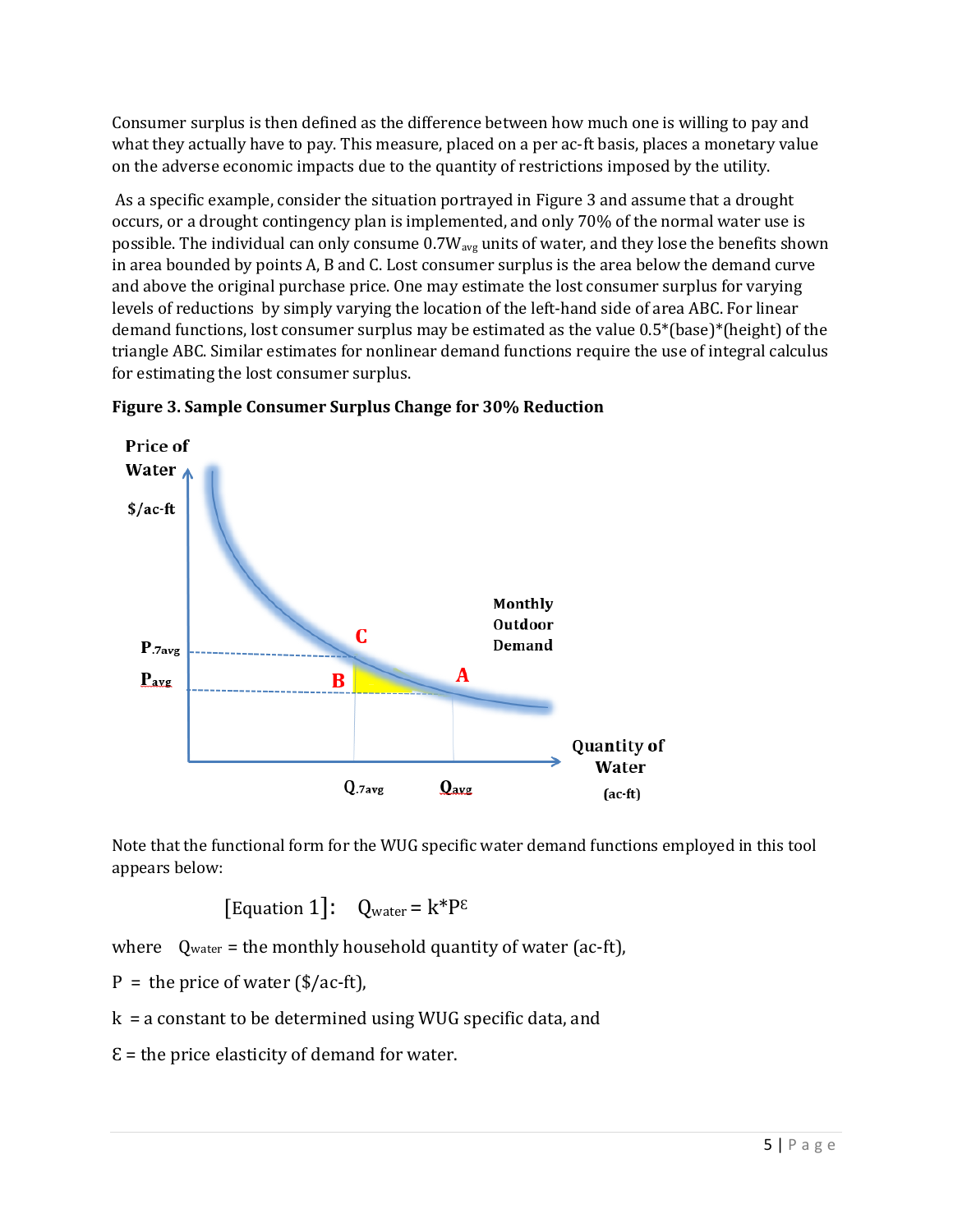As noted earlier, the value of  $\epsilon$  is assumed to be -0.5 for the outdoor water demand functions, and integral calculus techniques are used to determine the foregone consumer surplus associated with the WUG specific water reductions.

Once the foregone consumer surplus is calculated for a given degree of water reduction, the cost per ac-ft is calculated for each municipal WUG. This is simply the foregone consumer surplus divided by the quantity of water. For example, if the consumer surplus estimate totals \$2,000, and the reduction is 5 ac-ft of water, the cost/ac-ft estimate assigned to the WUG equals \$400/ac-ft. These cost estimates may then be used by the RWPGs to determine potential impacts of water reductions on residents.

### <span id="page-6-0"></span>**2.3 Analysis Assumptions**

Several key assumptions accompanied the development of the drought management costing tool.

- 1. The relevant demand functions are only for residential outdoor water use. Historical studies have revealed that approximately 30% of residential use within the state is for outdoor water use. Therefore, this tool only allows potential reductions less than or equal to 30% of normal water use due to drought management strategies.
- 2. Only residential water use reductions are examined. Available data did not support similar estimates for commercial water use.
- 3. County-Other WUGs are not included in this costing tool.
- 4. Year 2010 household size data (WUG specific where possible) are employed to determine the number of households in each decade, based upon the Board-adopted projected populations. These baseline household sizes are not assumed to adjust over time.
- 5. Baseline data from TML for average monthly prices and quantities (per household) from the year 2016 was used in developing the demand functions for the various WUGs. Where possible, WUG specific data was used. Proxy values based upon planning region and 3 city size classifications were assigned to WUGs with no TML survey results.
- 6. Final cost estimates are expressed in year 2018 dollars to be consistent with the water management strategy costing requirements in the 2022 State Water Plan.

# <span id="page-6-1"></span>**3 Use of the Costing Tool**

The tool consists of an Excel spreadsheet with three major components (tabs):

- 1-Data Entry: User data entry form for decade specific desired reductions in water use by region and WUG
- 2-Final Summary: A summary of the key parameters and final cost and water savings estimates
- Population & Households: Reference tab with background information on the number of households based on the 2010 Census data and the Board-adopted 2020-2070 WUG and region level population projections.

When using the tool, the user employs the 1-Data Entry tab to enter the desired percent reductions in water use, and then may view or export the summary input data and output via the 2-Final Summary tab. Step-by-step instructions are provided in Section 3.1 Step-by-Step Instructions for Use of the Tool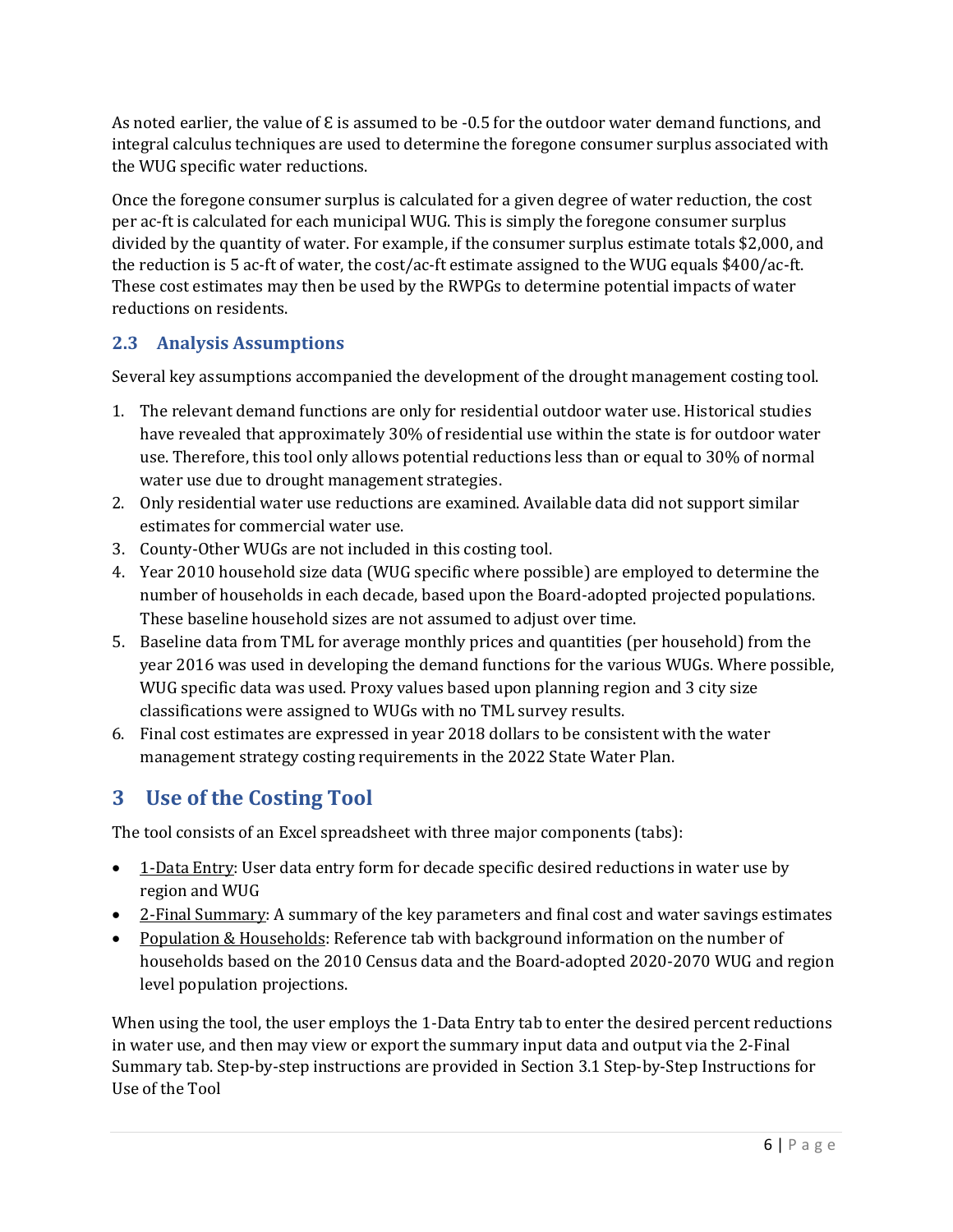Table 2 below provides detailed step-by-step instructions for using the tool and exporting results.

| <b>Step</b>  | <b>Action</b>                                                                                                                                                                                                                                                                                                                                                                                                                                             |  |  |  |  |  |  |  |  |  |  |  |  |  |
|--------------|-----------------------------------------------------------------------------------------------------------------------------------------------------------------------------------------------------------------------------------------------------------------------------------------------------------------------------------------------------------------------------------------------------------------------------------------------------------|--|--|--|--|--|--|--|--|--|--|--|--|--|
| 1            | Open the Drought Management Costing Tool Excel file                                                                                                                                                                                                                                                                                                                                                                                                       |  |  |  |  |  |  |  |  |  |  |  |  |  |
| $\mathbf{2}$ | <b>Respond</b> yes or ok to any prompts for permission to accept macros or enable editing                                                                                                                                                                                                                                                                                                                                                                 |  |  |  |  |  |  |  |  |  |  |  |  |  |
| 3            | Select the tab labeled 1-Data Entry (Figure 4)                                                                                                                                                                                                                                                                                                                                                                                                            |  |  |  |  |  |  |  |  |  |  |  |  |  |
|              | 1-Data Entry 2-Final Summary<br>Readme<br>Population & Households<br>$^{\circledR}$                                                                                                                                                                                                                                                                                                                                                                       |  |  |  |  |  |  |  |  |  |  |  |  |  |
| 4            | <b>Click</b> on the region of interest within the dashboard at the top of the page. The entry form will filter to<br>display only municipal WUGs within the selected region.                                                                                                                                                                                                                                                                              |  |  |  |  |  |  |  |  |  |  |  |  |  |
|              | <b>Select a Region</b><br>犵                                                                                                                                                                                                                                                                                                                                                                                                                               |  |  |  |  |  |  |  |  |  |  |  |  |  |
|              | н<br>с<br>G<br>Ð                                                                                                                                                                                                                                                                                                                                                                                                                                          |  |  |  |  |  |  |  |  |  |  |  |  |  |
|              | O                                                                                                                                                                                                                                                                                                                                                                                                                                                         |  |  |  |  |  |  |  |  |  |  |  |  |  |
|              |                                                                                                                                                                                                                                                                                                                                                                                                                                                           |  |  |  |  |  |  |  |  |  |  |  |  |  |
| 5            | <b>Enter</b> the decade specific desired reductions in household water use for the WUG/region of interest. -<br>One may copy and paste entries from one cell to another, or use the drag cell operation to<br>$\bullet$<br>copy the % reduction entry from a parent cell to fill in the same value to multiple cells.<br>The tool only allows values from 0 to 30%.<br>$\bullet$<br>Enter % of water reduction for each decade below<br>(between 0 - 30%) |  |  |  |  |  |  |  |  |  |  |  |  |  |
|              | <b>Entity</b><br><b>Region</b>                                                                                                                                                                                                                                                                                                                                                                                                                            |  |  |  |  |  |  |  |  |  |  |  |  |  |
|              | EntityName<br>2020<br>2030<br>2040<br>2050<br>2060<br>2070<br>5.0%<br>10.0%<br>15.0%<br>20.0%<br>25.0%<br>30.0%<br><b>745 EDNA</b><br>P                                                                                                                                                                                                                                                                                                                   |  |  |  |  |  |  |  |  |  |  |  |  |  |
|              | 746 EL CAMPO<br>P<br>5.0%<br>5.0%<br>5.0%<br>5.0%<br>5.0%<br>5.0%<br>P<br>828 GANADO                                                                                                                                                                                                                                                                                                                                                                      |  |  |  |  |  |  |  |  |  |  |  |  |  |
|              | P<br>875 HALLETTSVILLE                                                                                                                                                                                                                                                                                                                                                                                                                                    |  |  |  |  |  |  |  |  |  |  |  |  |  |
|              | P<br>2086 MOULTON<br>P<br>2356 SHINER                                                                                                                                                                                                                                                                                                                                                                                                                     |  |  |  |  |  |  |  |  |  |  |  |  |  |
|              | P<br>6596 WHARTON COUNTY WCID 1<br>P<br>2652 YOAKUM<br>1.0%<br>2.0%<br>3.0%<br>4.0%<br>5.0%<br>5.0%                                                                                                                                                                                                                                                                                                                                                       |  |  |  |  |  |  |  |  |  |  |  |  |  |
| 6            | Check all entries for accuracy. (All calculations are updated continuously as one enters the desired                                                                                                                                                                                                                                                                                                                                                      |  |  |  |  |  |  |  |  |  |  |  |  |  |
|              | reduction percentages.)                                                                                                                                                                                                                                                                                                                                                                                                                                   |  |  |  |  |  |  |  |  |  |  |  |  |  |
| 7            | To view the output summary, click on the tab 2-Final Summary                                                                                                                                                                                                                                                                                                                                                                                              |  |  |  |  |  |  |  |  |  |  |  |  |  |
|              | 1-Data Entry<br><b>2-Final Summary</b><br>Population & Households<br>$\bigoplus$<br>Readme                                                                                                                                                                                                                                                                                                                                                                |  |  |  |  |  |  |  |  |  |  |  |  |  |
|              |                                                                                                                                                                                                                                                                                                                                                                                                                                                           |  |  |  |  |  |  |  |  |  |  |  |  |  |
| 8            | Select the region of interest from the dashboard at the top of the page.<br>ジョ マス<br><b>Select a Region</b>                                                                                                                                                                                                                                                                                                                                               |  |  |  |  |  |  |  |  |  |  |  |  |  |
|              | B<br>$\mathbf{C}$<br>D<br>E<br>F<br>G<br>н<br>A                                                                                                                                                                                                                                                                                                                                                                                                           |  |  |  |  |  |  |  |  |  |  |  |  |  |
|              | <b>Drought Management Costing Summary</b><br>ĸ<br>o<br>J.<br>${\sf M}$<br>N<br>L.                                                                                                                                                                                                                                                                                                                                                                         |  |  |  |  |  |  |  |  |  |  |  |  |  |
|              |                                                                                                                                                                                                                                                                                                                                                                                                                                                           |  |  |  |  |  |  |  |  |  |  |  |  |  |
|              |                                                                                                                                                                                                                                                                                                                                                                                                                                                           |  |  |  |  |  |  |  |  |  |  |  |  |  |
|              |                                                                                                                                                                                                                                                                                                                                                                                                                                                           |  |  |  |  |  |  |  |  |  |  |  |  |  |

**Table 2. Specific Steps for Using the Tool, Data Entry and Output Export**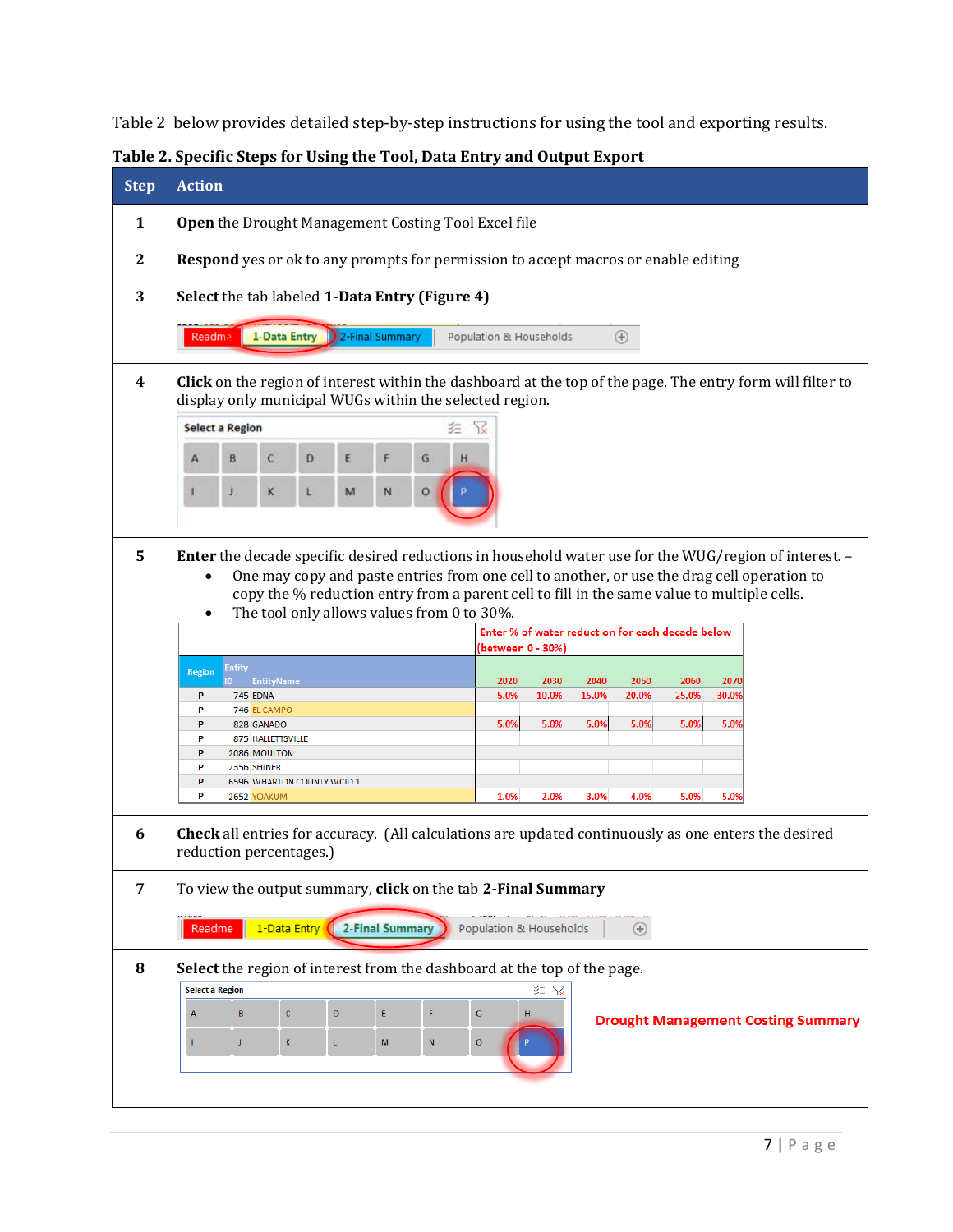| <b>Step</b> | Action                                                                                                                                                                                                                                                             |
|-------------|--------------------------------------------------------------------------------------------------------------------------------------------------------------------------------------------------------------------------------------------------------------------|
| 9           | <b>Examine</b> the results. (See <b>Section 3.2</b> for more details concerning the tool output)<br>Final total water volumes and cost estimates are displayed under "Total annual water"<br>$\bullet$<br>reduction in ac-ft" and "Total annual cost (in 2018 \$)" |
| 10          | <b>Select</b> the headings and output and then copy and paste them into a new spreadsheet.                                                                                                                                                                         |
| 11          | Save and close the Costing Tool.                                                                                                                                                                                                                                   |

### <span id="page-8-0"></span>**3.1 Details: Data Entry Tab**

Figure 4 depicts the data entry form where the user inputs the decade specific desired reduction in water use percentages by WUG and region. Several WUGs occupy multiple regions, necessitating this greater degree of detail. WUG/region combinations fitting this category are highlighted in yellow within the entry form, and the associated costs and water use reductions are calculated using WUG/region specific population projections. For example, the El Campo WUG shown below in Figure 4 also has service area in Region K. RWPGs may be interested in the costs for all residences in a particular WUG, regardless of the planning region. In that case, the tool should be used to provide cost and water reduction estimates for all affected regions.

#### **Figure 4. Data Entry Tab**



### <span id="page-8-1"></span>**3.2 Details: Final Summary Tab**

The 2-Final Summary tab within the cost tool summarizes the user input desired reductions as well as key output data such as total volume of water saved and the associated costs by decade. Information for understanding the data on this tab appears below, both in text form (Table 3) and pictorially (Figure 5). Both the table and the figure make use of a shorthand single letter name for each data/section type within the summary tab. The shorthand letter names (shown in a blue halo) appear within the section headings within Figure 5, with details of the calculation procedures shown below the sections where appropriate. All cost values are expressed in year 2018 dollars.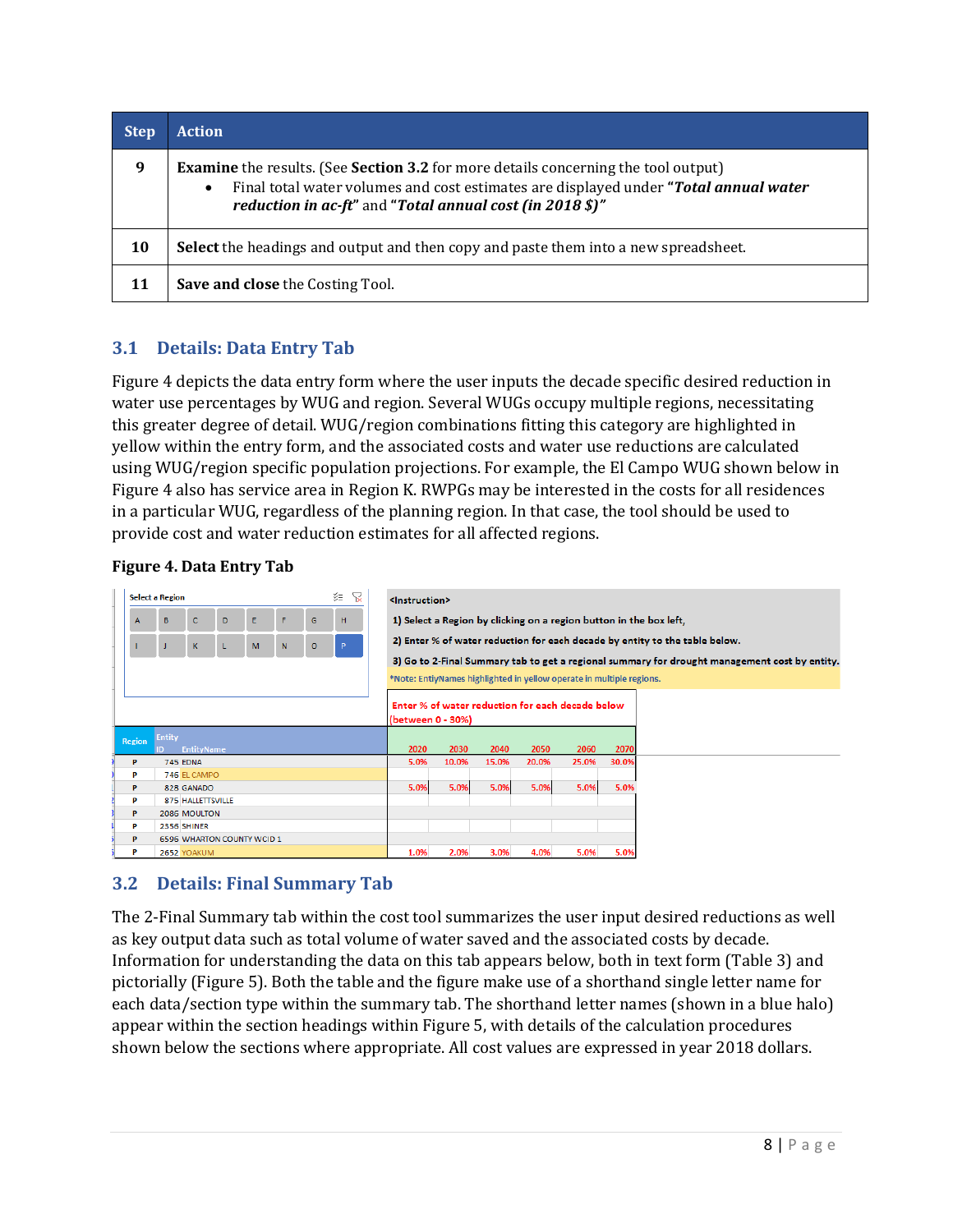| <b>Shorthand</b><br>Letter<br><b>Name</b> | <b>Item</b>                                        | <b>Description and or Use</b>                                                                                                                                                                                                                                                                       | Source/Calculation<br>(units)                                                                                                              |
|-------------------------------------------|----------------------------------------------------|-----------------------------------------------------------------------------------------------------------------------------------------------------------------------------------------------------------------------------------------------------------------------------------------------------|--------------------------------------------------------------------------------------------------------------------------------------------|
|                                           | Region                                             | Regional water planning area                                                                                                                                                                                                                                                                        |                                                                                                                                            |
|                                           | EntityName                                         | Water user group (WUG) name                                                                                                                                                                                                                                                                         |                                                                                                                                            |
| $\boldsymbol{A}$                          | Household Size                                     | Persons per household                                                                                                                                                                                                                                                                               | Year 2010 Census                                                                                                                           |
| $\, {\bf B}$                              | Monthly water use<br>per household in<br>gallons   | Average monthly billed household water use<br>in gallons.                                                                                                                                                                                                                                           | TML data, 2016<br>(gallons/household/mo)                                                                                                   |
| $\mathsf C$                               | Cost for monthly<br>water use per<br>household     | Average monthly utility billed cost for<br>household water use                                                                                                                                                                                                                                      | TML data, 2016<br>$(\$/mo)$                                                                                                                |
| D                                         | % of Reduction<br>(drought<br>management)          | Percent reductions in average use specified<br>by the tool user for each decade to attain the<br>desired level of water use reductions. Tool<br>multiplies these percentages by the average<br>water use per household to determine<br>average reductions in water use per<br>household in gallons. | User supplied via the<br>1-Data Entry tab<br>(%, by decade)                                                                                |
| E                                         | Monthly reduction<br>per household in<br>gallons   | Estimated reductions in household monthly<br>water use imposed by the drought<br>management based on % of reduction entered<br>by users. Calculated as the average monthly<br>use multiplied by the percent reduction.                                                                              | $B^*D$<br>(gal/mo)                                                                                                                         |
| F                                         | Average unit cost<br>per acre-foot<br>$(in 2018 \$ | WUG and % reduction specific estimate of<br>foregone consumer surplus, divided by the<br>corresponding reduction in average monthly<br>water use due to drought management.                                                                                                                         | Area beneath WUG<br>level demand function<br>and above the average<br>price, divided by the ac-<br>ft of reduction in use.<br>$(\$/ac-ft)$ |
| ${\bf G}$                                 | <b>Total annual</b><br>water reduction in<br>ac-ft | Total annual reduction in ac-ft of all<br>household water use due to drought<br>management plan implementation based on<br>% of reduction entered by users. Calculated<br>as the number of households * 12 months *<br>monthly household reduction in use, then<br>converted to acre-feet.          | [(population/A)*12*<br>E]/<br>325,851 gal/ac-ft)<br>(ac-ft/year)                                                                           |
| H                                         | <b>Total annual cost</b><br>$(in 2018 \$           | Total annual costs for foregone water use.<br>Calculated as total annual water reduction *<br>average unit cost per ac-ft.<br>(Note: values shown in this column may<br>appear to differ from the product $(F * G)$ due<br>to rounding of the component parts F and G)                              | $F * G$<br>$(\$/year)$                                                                                                                     |

### **Table 3. Final Summary Tab Components (See also Figure 5)**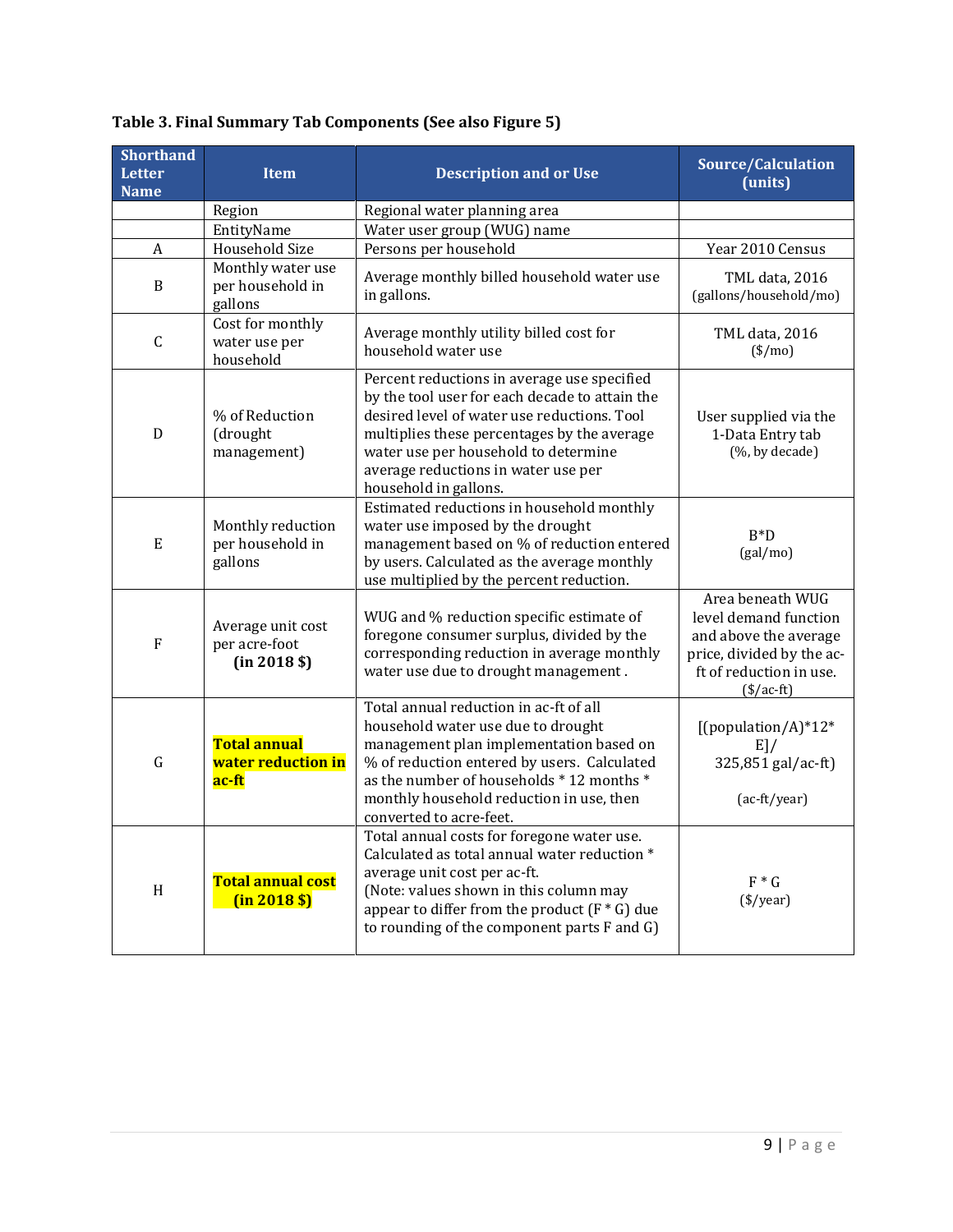#### **Figure 5. Final Summary Tab Components**

|   |                              |             |                                     |                              |       |      |      |      |      | % of Reduction (drought management) |      | Monthly reduction per household in gallons |      |        |                          |       |                | Average unit cost per acre-foot |      |          |        |           |                     |            |
|---|------------------------------|-------------|-------------------------------------|------------------------------|-------|------|------|------|------|-------------------------------------|------|--------------------------------------------|------|--------|--------------------------|-------|----------------|---------------------------------|------|----------|--------|-----------|---------------------|------------|
|   |                              |             | Monthly<br>water use monthly<br>per | <b>Cost for</b><br>water use |       |      | D.   |      |      |                                     |      |                                            |      |        |                          |       |                |                                 |      |          |        |           |                     |            |
|   |                              |             | Household household per             |                              |       |      |      |      |      |                                     |      |                                            |      |        |                          |       |                |                                 |      |          |        |           |                     |            |
|   | Region T Entity Name         | <b>Size</b> | in gallons household                |                              |       | 2020 | 2030 | 2040 | 2050 | 2060                                | 2070 | 2020                                       | 2030 | 2040   | 2050                     | 2060  | 2070           |                                 | 2020 | 2030     | 2040   | 2050      | 2060                | 2070       |
|   | <b>EDNA</b>                  | 2.38        | 5,716                               | -S                           | 31.41 |      |      |      |      | 5.0% 10.0% 15.0% 20.0% 25.0% 30.0%  |      | 286                                        | 572  | -857   | 1,143                    | 1,429 | 1,715          | - 5                             | -99  | \$ 208   | \$331  | S 469     | \$625               | \$804      |
|   | <b>EL CAMPO</b>              | 2.62        | $9,000$ \$                          |                              | 30.02 | 0.0% | 0.0% | 0.0% | 0.0% | 0.0%                                | 0.0% |                                            |      |        |                          |       |                |                                 |      | $S -$    | $S -$  | $S -$     | $S -$               | $S -$      |
| P | <b>GANADO</b>                | 2.46        | $5,832$ \$                          |                              | 18.05 | 5.0% | 5.0% | 5.0% | 5.0% | 5.0%                                | 5.0% | 292                                        | 292  | 292    | 292                      | 292   | 292            |                                 | 56   | -56      | -56    | -56<br>S. | -56<br>s.           | $5\quad56$ |
| P | <b>HALLETTSVILLE</b>         | 2.69        | $5,000$ \$                          |                              | 20.25 | 0.0% | 0.0% | 0.0% | 0.0% | 0.0%                                | 0.0% | $\sim$                                     |      |        | $\overline{\phantom{a}}$ |       | $\sim$         |                                 |      | $S -$    | $\sim$ | $S -$     | $S -$               | $S -$      |
|   | <b>MOULTON</b>               | 2.08        | $5,832$ $\sqrt{5}$                  |                              | 18.05 | 0.0% | 0.0% | 0.0% | 0.0% | 0.0%                                | 0.0% |                                            |      |        |                          |       | $\sim$         |                                 |      | $S -$    | $\sim$ | $S -$     | $S -$               | $S -$      |
|   | <b>SHINER</b>                | 1.84        | $6,663$ \$                          |                              | 19.28 | 0.0% | 0.0% | 0.0% | 0.0% | 0.0%                                | 0.0% |                                            |      |        |                          |       | $\blacksquare$ |                                 |      | $S -$    | $\sim$ | $S -$     | $S -$               | $S -$      |
|   | <b>WHARTON COUNTY WCID 1</b> | 2.60        | $5,832$ $\sqrt{5}$                  |                              | 18.05 | 0.0% | 0.0% | 0.0% | 0.0% | 0.0%                                | 0.0% |                                            |      | $\sim$ | $\sim$                   |       | $\sim$         |                                 |      | $S -$    | $S -$  | $S -$     | $S -$               | $S -$      |
|   | <b>YOAKUM</b>                | 2.28        | $5,500$ \$                          |                              | 23.25 | 1.0% | 2.0% | 3.0% | 4.0% | 5.0%                                | 5.0% | -55                                        | 110  | 165    | 220                      | 275   | 275S           |                                 |      | 15 \$ 29 |        |           | S 45 S 60 S 76 S 76 |            |
|   |                              |             |                                     |                              |       |      |      |      |      |                                     |      |                                            | $=$  |        |                          | Ð     |                |                                 |      |          |        |           |                     |            |

|   | Total annual water reduction in ac-ft |      |                          |                |                          |        | Total annual cost (in 2018 \$) |                          |    |                          |    |                          |   |                          |    |                          |    |                          |
|---|---------------------------------------|------|--------------------------|----------------|--------------------------|--------|--------------------------------|--------------------------|----|--------------------------|----|--------------------------|---|--------------------------|----|--------------------------|----|--------------------------|
| ┶ | G                                     |      |                          |                |                          |        |                                |                          |    |                          |    | н                        |   |                          |    |                          |    |                          |
|   | 2020                                  | 2030 | 2040                     | 2050           | 2060                     | 2070   |                                | 2020                     |    | 2030                     |    | 2040                     |   | 2050                     |    | 2060                     |    | 2070                     |
|   | 25                                    | 53   | 80                       | 108            | 136                      | 164    | - \$                           | 2,507                    | s  | 10,956                   | s  | 26,475                   | s | 50,597                   | s. | 84,950                   | S. | 131,641                  |
|   | $\overline{\phantom{a}}$              |      | $\overline{\phantom{a}}$ | $\blacksquare$ | $\overline{\phantom{a}}$ | $\sim$ | Ŝ                              | $\sim$                   | Ś  | ٠                        | Ś  | $\sim$                   | s | $\overline{\phantom{a}}$ | s  | $\sim$                   | s  |                          |
|   | 9                                     | 9    | 10                       | 10             | 10                       | 10     | -S                             | 504                      | Ś  | 522                      | \$ | 530                      | S | 536                      | Ś  | 539                      | s  | 542                      |
|   | $\overline{\phantom{a}}$              |      |                          | -              | ۰                        | $\sim$ | Ś                              | $\sim$                   | Ś  | $\sim$                   | Ś  | $\overline{\phantom{a}}$ | Ś | $\overline{\phantom{a}}$ | Ś  | ٠                        | Ś  | $\overline{\phantom{a}}$ |
|   | $\overline{\phantom{a}}$              |      |                          | -              | ۰                        | $\sim$ | \$                             | $\sim$                   | \$ | $\sim$                   | \$ | $\overline{\phantom{a}}$ |   | $\overline{\phantom{a}}$ | S  | ٠                        | s  |                          |
|   | $\overline{\phantom{a}}$              |      | -                        | -              | $\overline{\phantom{0}}$ | $\sim$ | Ś                              | $\sim$                   | Ŝ  | $\overline{\phantom{a}}$ | Ś  | $\sim$                   | Ś | $\overline{\phantom{a}}$ | Ś  | ٠                        | s  | $\overline{\phantom{a}}$ |
|   | $\overline{\phantom{a}}$              |      | -                        |                | ۰                        | $\sim$ | Ś                              | $\overline{\phantom{a}}$ | Ś  | $\overline{\phantom{a}}$ | Ś  | $\overline{\phantom{a}}$ |   | $\overline{\phantom{a}}$ |    | $\overline{\phantom{a}}$ | s  |                          |
|   | 3                                     | 7    | 10                       | 13             | 16                       | 16     | \$                             | 48                       | Ś  | 194                      | s  | 441                      | S | 792                      | Ś  | 1,251                    | s  | 1,251                    |

$$
\circled{1} = \text{Population} \times \text{r} \times \text{r} \times \text{r} \times \text{r} \times \text{r} \times \text{r} \times \text{r} \times \text{r} \times \text{r} \times \text{r} \times \text{r} \times \text{r} \times \text{r} \times \text{r} \times \text{r} \times \text{r} \times \text{r} \times \text{r} \times \text{r} \times \text{r} \times \text{r} \times \text{r} \times \text{r} \times \text{r} \times \text{r} \times \text{r} \times \text{r} \times \text{r} \times \text{r} \times \text{r} \times \text{r} \times \text{r} \times \text{r} \times \text{r} \times \text{r} \times \text{r} \times \text{r} \times \text{r} \times \text{r} \times \text{r} \times \text{r} \times \text{r} \times \text{r} \times \text{r} \times \text{r} \times \text{r} \times \text{r} \times \text{r} \times \text{r} \times \text{r} \times \text{r} \times \text{r} \times \text{r} \times \text{r} \times \text{r} \times \text{r} \times \text{r} \times \text{r} \times \text{r} \times \text{r} \times \text{r} \times \text{r} \times \text{r} \times \text{r} \times \text{r} \times \text{r} \times \text{r} \times \text{r} \times \text{r} \times \text{r} \times \text{r} \times \text{r} \times \text{r} \times \text{r} \times \text{r} \times \text{r} \times \text{r} \times \text{r} \times \text{r} \times \text{r} \times \text{r} \times \text{r} \times \text{r} \times \text{r} \times \text{r} \times \text{r} \times \text{r} \times \text{r} \times \text{r} \times \text{r} \times \text{r} \times \text{r} \times \text{r} \times \text{r} \times \text{r} \times \text{r} \times \text{r} \times \text{r} \times \text{r} \times \text{r} \times \text{r} \times \text{r} \times \text{r} \times \text{r} \times \text{r} \times \text{r} \times \text{r
$$

 $\left(\begin{matrix} H \\ H \end{matrix}\right) = \left(\begin{matrix} F \\ H \end{matrix}\right) \times \left(\begin{matrix} G \\ H \end{matrix}\right)$ 

Note: Values shown in this column may appear to differ from the product (F \* G) due to rounding of the component parts F and G.